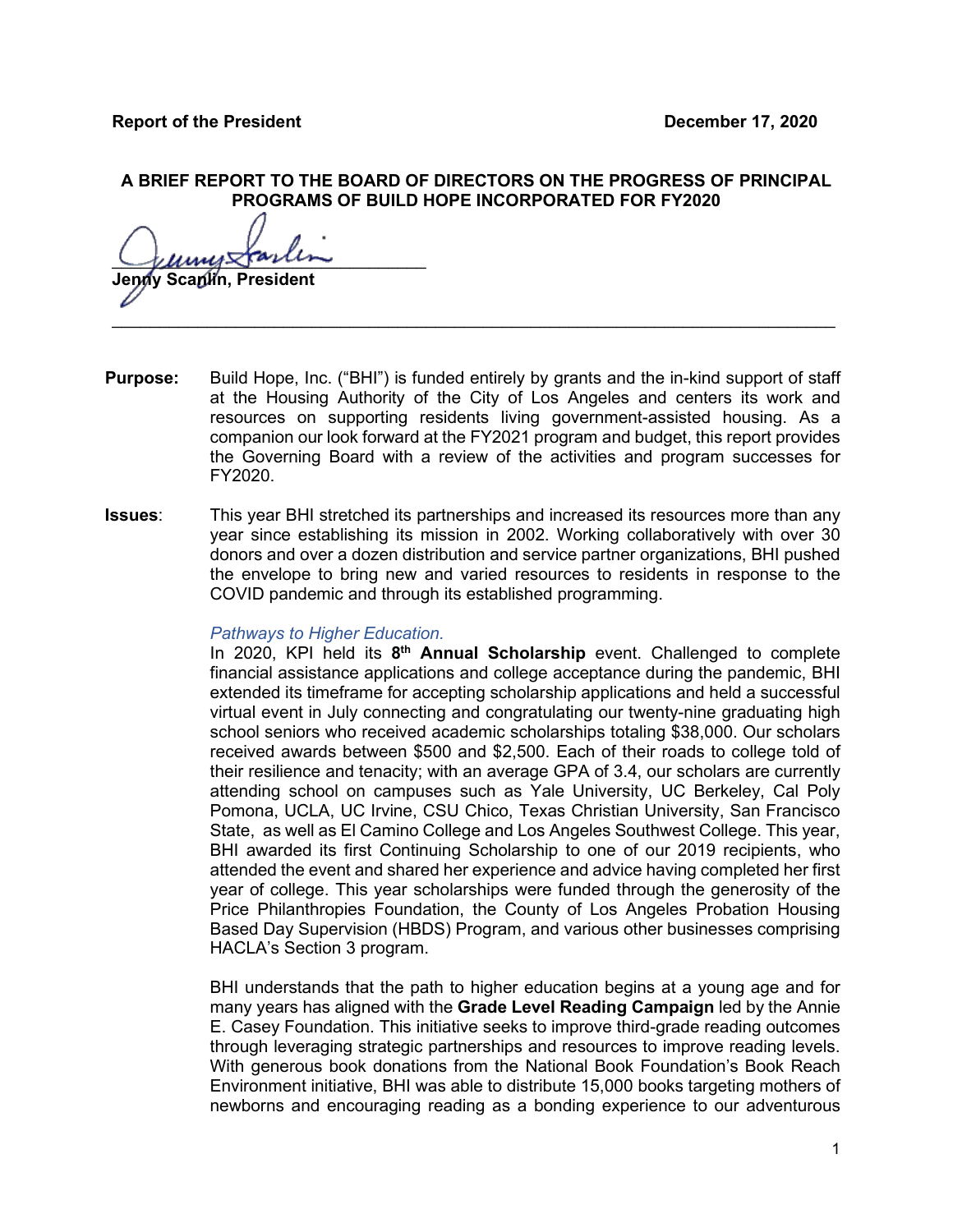young adult readers. Creating access to books is a foundational initiative for BHI and this year we found two new ways to do this. In partnership with teachers in Watts, BHI assisted in hosting book fairs at our public housing sites and donated books and bookcases to our Bridge housing facility run by the Salvation Army on Imperial. In 2020, BHI sponsored new outdoor community libraries/book exchanges at HACLA's fourteen public housing sites and senior sites in HACLA's Asset Management portfolio. BHI purchased Little Free Libraries, which will be placed in high public traffic locations around HACLA properties and will be regularly replenished with books for adults and children of all reading levels. In 2021, BHI hopes to host a competition to bring on local artists to help decorate these libraries to add visual appeal and peak resident interest.

#### *Bridging the Digital Divide.*

The pandemic has revealed the need to address the digital divide more than ever. Knowing the limitations on connectivity at many of HACLA's public housing sites including those with Wifi networks already in place, BHI focused on increasing internet connectivity, providing access to computers and devices, and ensuring young learners at our sites have the opportunity to keep up with school work despite school closures, youth program stops, and distance learning.

Thanks to partnerships with Human I-T and Starry Internet, the generosity of private donors and the efforts of our partners and staff, BHI has been able to perform mass distribution of devices at our sites:

- o **751 Chromebooks** were distributed between summer and year end to our Project SOAR college students and families with children three (3) or more school-aged children living in the household. With continued donations coming in, BHI expects to have 40 more Chromebooks to be available by early 2021.
- o **2,500 headphones** and headsets were distributed alongside these Chromebooks and made available in HACLA's active Computer Labs for students and adults who came in to utilize Computer Lab resources.

In June, Starry announced a new partnership to expand access to affordable, **highquality broadband internet** to the more than 600 households in Mar Vista Gardens. The partnership has given residents the option to subscribe to low costservice plans (\$15/month) with high-speed broadband and no data caps or extra fees. Starry announced the extension of free internet service through the end of the calendar year to all Mar Vista residents. Assessing the success of this program, in October, Starry announced the expansion of internet connectivity throughout most of HACLA's public housing sites and is addressing digital desserts in our communities of Imperial Gardens, Jordan Downs, Nickerson and Pueblo Del Rio this fall and will bring the program to Rancho San Pedro, Pico Gardens, Estrada Courts and William Mead in early 2021. Sites not slated for Starry's program are being served with individual hot spot distribution being paid for through HACLA's CARES Act funds. BHI is assisting in the planning efforts and educating residents on the opportunity.